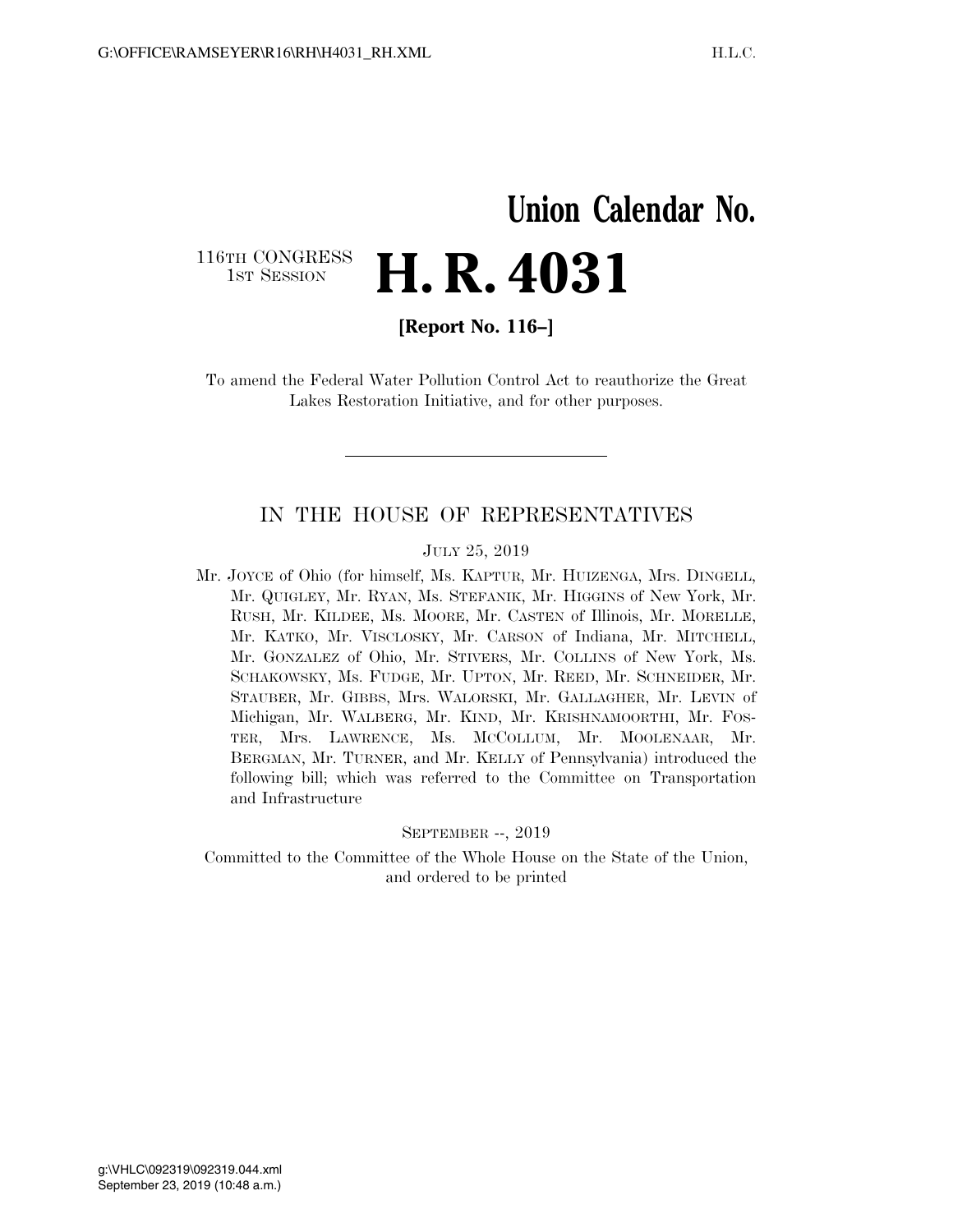# **A BILL**

To amend the Federal Water Pollution Control Act to reauthorize the Great Lakes Restoration Initiative, and for other purposes.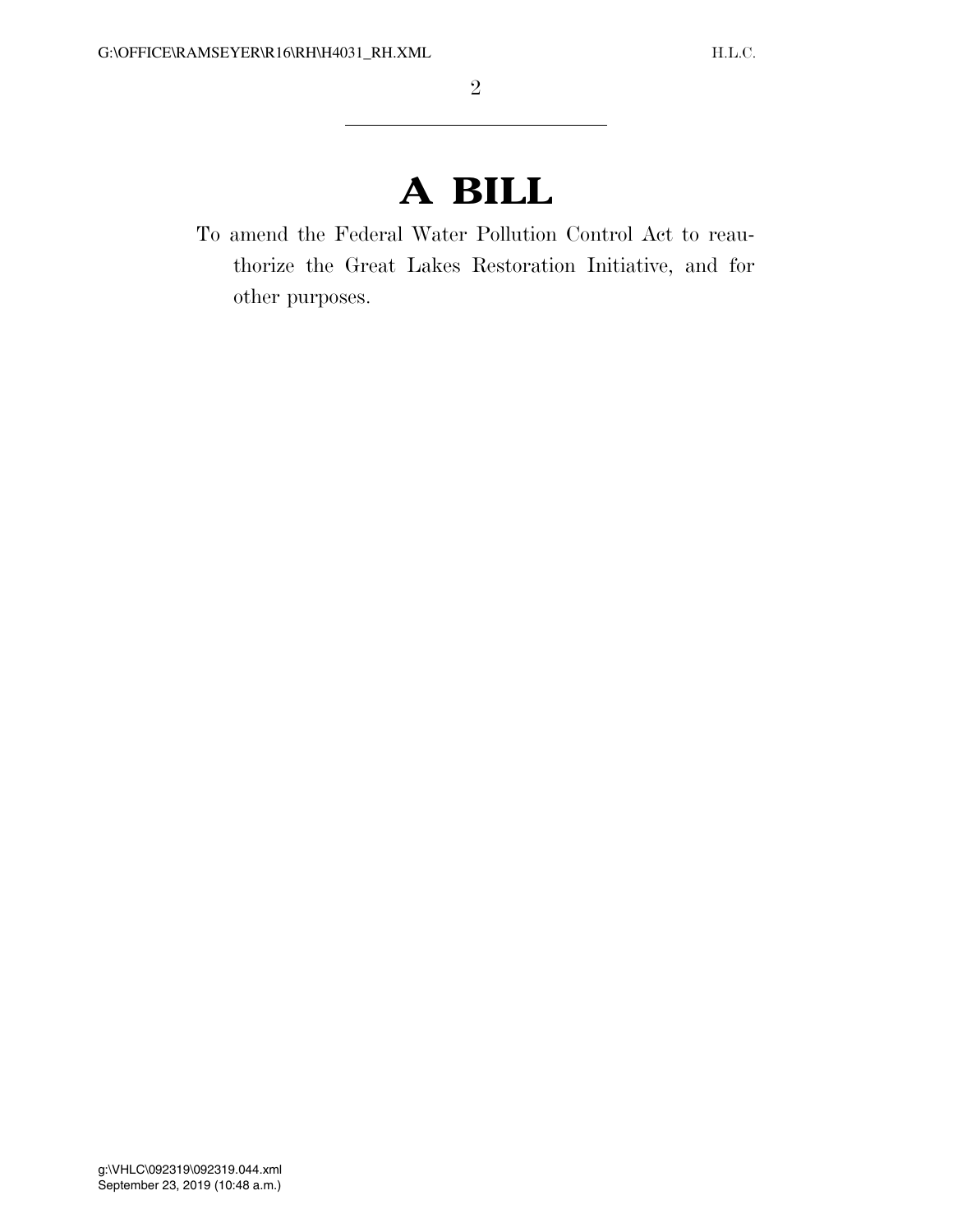| 1              | Be it enacted by the Senate and House of Representa-               |  |
|----------------|--------------------------------------------------------------------|--|
| 2              | tives of the United States of America in Congress assembled,       |  |
| 3              | SECTION 1. SHORT TITLE.                                            |  |
| 4              | This Act may be cited as the "Great Lakes Restora-                 |  |
| 5              | tion Initiative Act of 2019" or the "GLRI Act of 2019".            |  |
| 6              | SEC. 2. GREAT LAKES RESTORATION INITIATIVE REAU-                   |  |
| $\overline{7}$ | THORIZATION.                                                       |  |
| 8              | Section $118(c)(7)(J)(i)$ of the Federal Water Pollu-              |  |
| 9              | tion Control Act $(33 \text{ U.S.C. } 1268(e)(7)(J)(i))$ is amend- |  |
|                | $10$ ed—                                                           |  |
| 11             | (1) by striking "is authorized" and inserting                      |  |
| 12             | "are authorized";                                                  |  |
| 13             | (2) by striking the period at the end and insert-                  |  |
| 14             | ing a semicolon;                                                   |  |
| 15             | $(3)$ by striking "this paragraph \$300,000,000"                   |  |
| 16             | and inserting the following: "this paragraph—                      |  |
| 17             | $\lq(1)$ \$300,000,000"; and                                       |  |
| 18             | (4) by adding at the end the following:                            |  |
| 19             | $``(II)$ \$375,000,000 for<br>fiscal                               |  |
| 20             | year 2022;                                                         |  |
| 21             | "(III) $$400,000,000$ for fiscal                                   |  |
| 22             | year 2023;                                                         |  |
| 23             | "(IV) $$425,000,000$ for fiscal                                    |  |
| 24             | year 2024;                                                         |  |